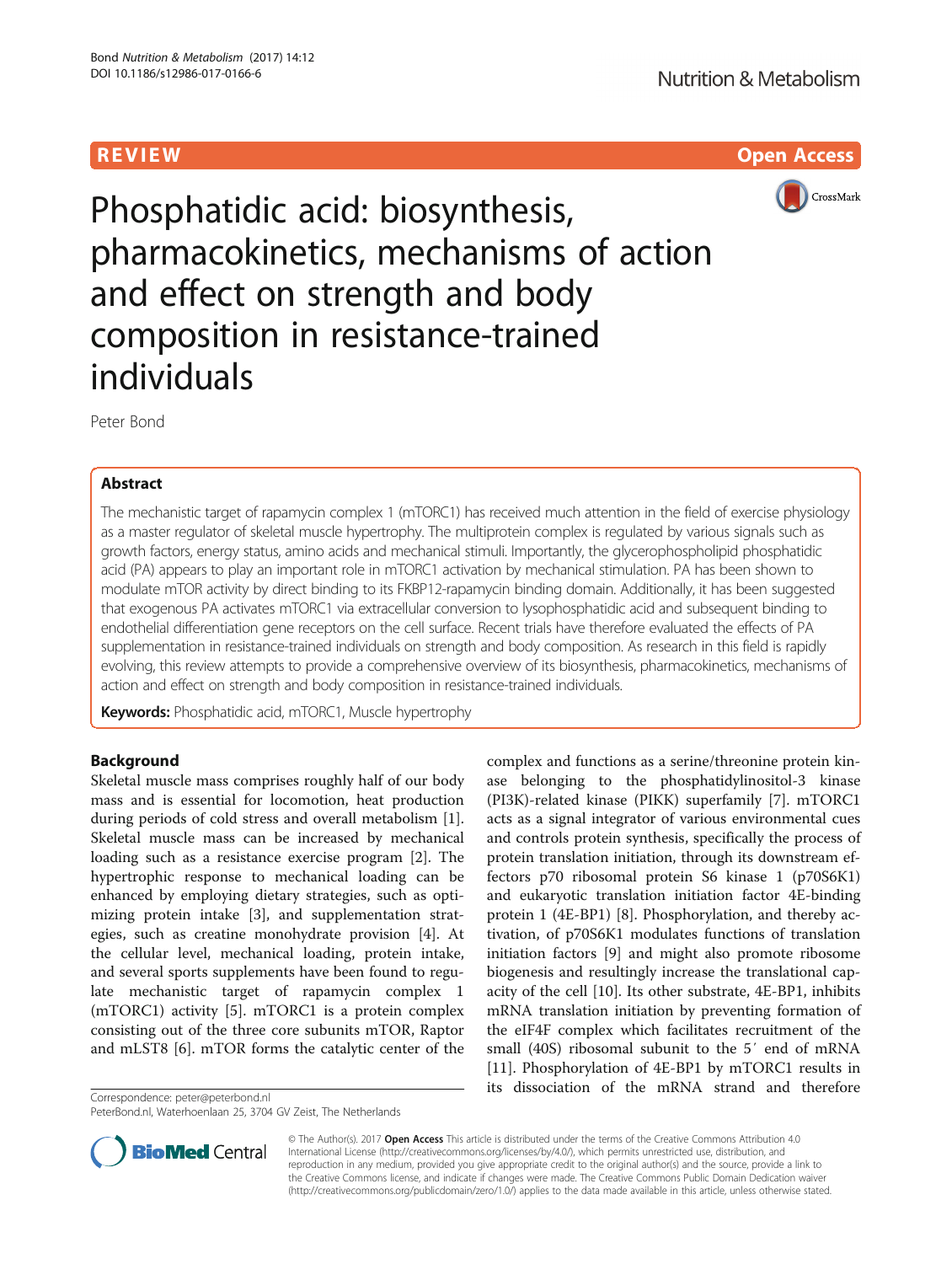relieves the inhibition it poses on formation of the eIF4F complex.

Several inputs which regulate mTORC1 have been identified, such as growth factors (e.g. insulin [\[12\]](#page-7-0) and insulin-like growth factor 1 [IGF-I] [\[13](#page-7-0)]), amino acids [[14\]](#page-7-0), mechanical stimuli [\[15\]](#page-7-0) and energy status [\[16](#page-7-0)]. Interestingly, regulation of mTORC1 activity by mechanical stimuli has been suggested to be mediated by phosphatidic acid (PA) formation [\[17\]](#page-7-0). Moreover, the branched-chain amino acid leucine, an important regulator of mTORC1 activity, has also been found to activate phospholipase D1 (PLD1) and induce its subcellular translocation to the lysosome (the site of mTORC1 activity) [\[18\]](#page-7-0). PLD1 hydrolyses phosphatidylcholine (PC) producing PA.

PA is a phospholipid consisting out of a glycerol backbone with two fatty acids and one phosphate group attached to it. The two fatty acids are attached to two neighboring C-atoms at position sn-1 and sn-2, with the phosphate group attached to the C-atom at position  $sn-3$ . The fatty acid at the  $sn-1$  position is often a saturated one, whereas the fatty acid at the sn-2 position is often unsaturated [[19\]](#page-7-0). The fatty acid composition of PA appears critical in its ability to activate mTORC1. Specifically, research has shown that PA species containing one or two unsaturated fatty acid chains activate mTORC1 both in human embryonic kidney (HEK) 293 cells, as well as in vitro, whereas saturated PA species have no significant effect [\[20\]](#page-7-0). Furthermore, in a comparison between soyderived PA and egg-derived PA, soy-derived PA was more effective in increasing mTORC1 signaling, as derived from p70S6K1 phosphorylation on Thr389, in C2C12 myoblasts [[21](#page-7-0)]. It is appealing to speculate that the higher unsaturated fatty acid content of soy-derived PA compared to egg-derived PA underlies this difference.

Given the apparent role of PA in mTORC1 regulation, researchers soon evaluated its supplementation in resistance-trained men in order to assess its effect on strength, muscle thickness and lean tissue accruement in a pilot study [[22](#page-7-0)]. Following this pilot study, several other human trials have also evaluated the effect of phosphatidic acid supplementation in athletes [[21](#page-7-0), [23](#page-7-0)–[25\]](#page-7-0). As research in this field is rapidly evolving, this review attempts to provide a comprehensive overview of its biosynthesis, pharmacokinetics, mechanisms of action and effect on strength and body composition in resistance-trained individuals.

## Biosynthesis and metabolism

PA holds a central role in membrane glycerophospholipid and triacylglycerol synthesis as their biosynthetic precursor [\[26\]](#page-7-0) and can be generated by three major mechanisms [[27](#page-7-0)] (see Fig. [1](#page-2-0)). One of these metabolic pathways is able to generate PA de novo. This de novo pathway originates from glycerol-3-phosphate (G3P). G3P can be formed from one of the intermediate products of glycolysis. During glycolysis sugar is converted into fructose-1, 6-biphosphate and subsequently cleaved into two three-carbon units, namely dihydroxyacetone phosphate (DHAP) and glyceraldehyde-3-phosphate (not to be confused with G3P). The generated DHAP can then be reduced into G3P, a reaction catalyzed by glycerol-3-phosphate dehydrogenase (GDPH). GDPH is an integral membrane protein of the endoplasmic reticulum (ER) and outer mitochondrial membrane and its expression in the outer mitochondrial membrane is induced by insulin signaling [\[28](#page-7-0)]. Following the production of G3P, two acylation reactions take place to generate PA. The first acylation reaction producing lysophosphatidic acid (LPA) is catalyzed by glycerol-3 phosphate acyltransferase (GPAT) and the second acylation, resulting in PA, is catalyzed by lysophosphatidic acid acyltransferase (LPAAT). Both dietary fatty acids and de novo synthesized palmitic acid can contribute the required acyl-CoA groups. Moreover, overexpression of LPAAT-θ has been found to induce mTOR-dependent p70S6K1 and 4E-BP1 phosphorylation and is expressed in skeletal muscle tissue [\[29\]](#page-7-0). Several other isoforms also appear to be expressed in murine skeletal muscle [\[30](#page-7-0)], although their role in mTOR regulation is unclear. Currently, not much is known about the regulation of LPAAT by growth factors or nutrients. Finally, it should be noted, that this *de novo* pathway has a strong preference for producing PA species with two saturated fatty acids [\[31\]](#page-7-0).

In a second pathway, PC is hydrolyzed into PA and choline. A reaction catalyzed by phospholipase D (PLD). PLD has been hypothesized to play a crucial role in the mechanical activation of mTOR signaling and the isozymes PLD1 and PLD2 can be found in the z-band of skeletal muscle [\[32](#page-7-0)]. Moreover, pharmacological inhibition of PLD with the primary alcohol 1-butanol prevents both an increase in PA as well as mTOR signaling [[32\]](#page-7-0). However, recent research showed that activation of PLD was not required for the mechanically induced increase in mTOR signaling [[33\]](#page-7-0). This appears to contradict previous experiments which showed that PLD was crucial in mediating this increase. However, these experiments were mainly based on pharmacological inhibition of PLD by 1-butanol. Concerns were raised that some of 1-butanol's biological effects are not specific to inhibiting PLD activity [[34](#page-7-0)]. Moreover, earlier findings indicated that mechanically induced PLD activity poorly correlated with the cellular increase of PA [\[32\]](#page-7-0). PLD1 has also recently been implicated in mTORC1 activation by the branched-chain amino acid leucine [\[18](#page-7-0)], an important regulator of mTORC1 activity [\[35\]](#page-7-0). It was found that, in a leucine-dependent manner, leucine tRNA synthetase interacts with the lipid kinase Vps34. In turn, Vps34 produces phosphatidylinositol-3-phosphate (PI(3)P) which interacts with the PX domain of PLD1. This interaction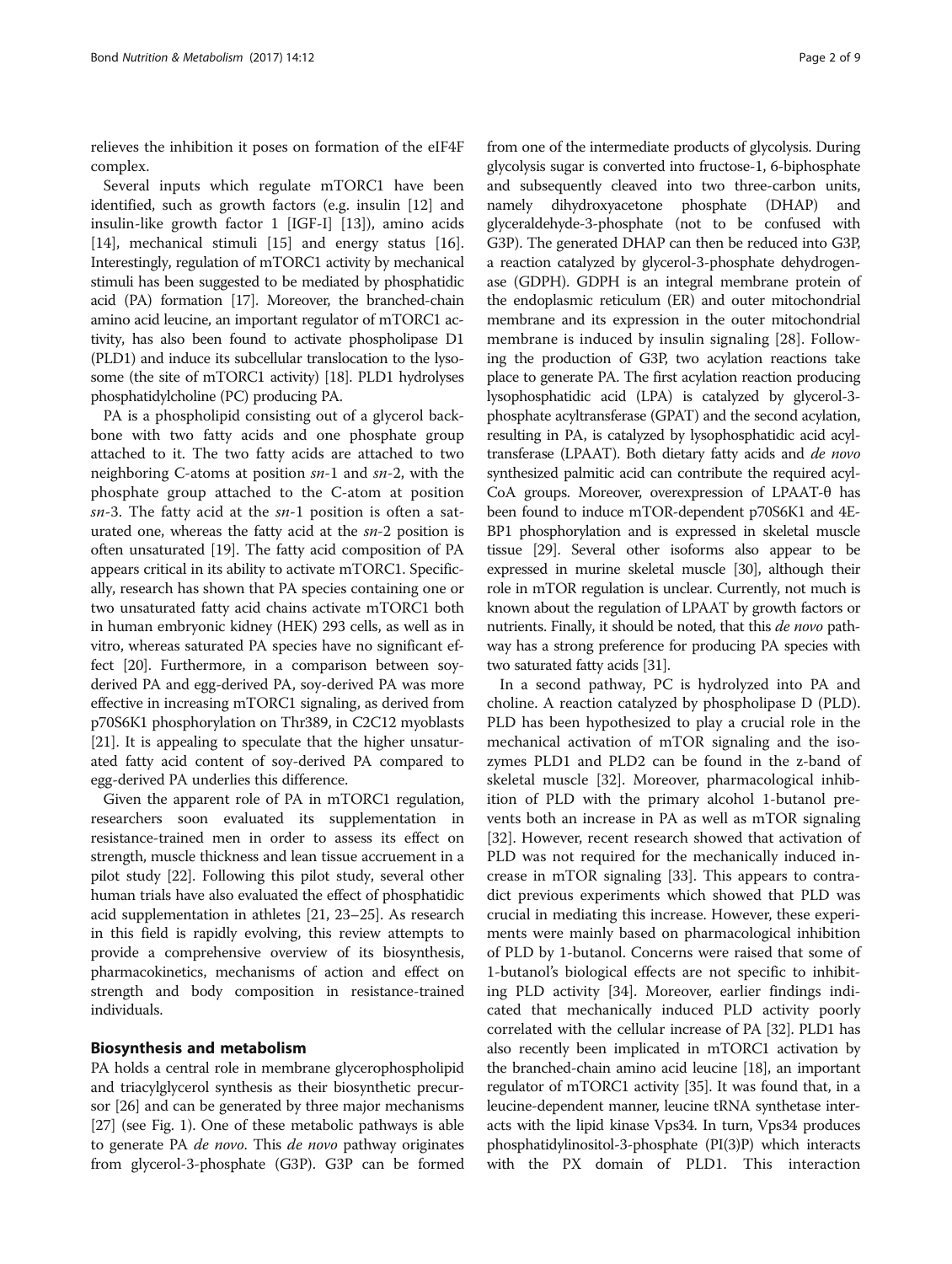<span id="page-2-0"></span>

translocates PLD1 to the lysosome, the site of mTORC1 activity, and produces PA. Additionally, some growth factors, such as insulin and insulin-like growth factor 1, have also been demonstrated to regulate PLD activity [\[36](#page-7-0)].

A third pathway which generates PA utilizes diacylglycerol (DAG) as its substrate. DAG can emanate from stored fat as triacylglycerol, as well as the glycerophospholipid phosphatidylinositol (PI). In order to produce DAG from triacylglycerol, one of the outer acyl-CoA groups is deacylated by a lipase. Conversely, DAG synthesis from PI requires removal of the inositol group. The enzyme phospholipase C (PLC) catalyzes this reaction. DAG is phosphorylated by DAG kinase (DGK) or PRK-like ER kinase (PERK) into PA [\[37](#page-7-0)]. PERK is found in the endoplasmic reticulum (ER) membrane. Notably, it exhibits phosphoinositide-3 kinase (PI3K)-dependent kinase activity [\[37](#page-7-0)]. This might provide an interesting link between PA-mTORC1 signaling and the canonical activation of mTORC1 by growth factors mediated by PI3K/Akt signaling. Nevertheless, this link currently remains largely unexplored. A larger body of literature has examined the role of DGKs. DGKs belong to a large family of intracellular lipid kinases [\[38\]](#page-7-0). Several isoforms have been identified and the ζ-isoform has received special attention as overexpression of the isoform in serum-deprived HEK293 cells lead to an increase in p70S6K1 phosphorylation in an mTORdependent manner [\[39\]](#page-7-0). Moreover, DGKζ has recently been shown to be necessary for a mechanically induced increase in PA-mTOR signaling [\[33](#page-7-0)]. Overexpression of DGKζ was found to be sufficient to induce muscle fiber hypertrophy through an mTOR-dependent mechanism.

In summary, current evidence indicates that PA synthesized by DGKζ, but not PLD, is responsible for the

mechanical activation of mTOR signaling and hypertrophy. However, PLD has been implicated in mTORC1 activation by leucine and PLD activity has been demonstrated to be regulated by growth factors such as insulin and IGF-1. The first step in the *de novo* pathway originating from GDP and catalyzed by GPAT, is induced by insulin. However, the regulation of the second and final step by growth factors and nutrients remains unexplored.

The metabolism of PA follows two important paths in the *de novo* synthesis of glycerophospholipids and triacylglycerol. One path leads to the storage of energy in adipose tissue: triacylglycerol biosynthesis. A PA phosphatase hydrolyzes the bond with the phosphate group to yield DAG and  $P_i$  [\[40\]](#page-7-0). The formed DAG can then be esterified with a third fatty acyl-CoA group to produce triacylglycerol for fat storage. The produced DAG can also be diverted towards the Kennedy pathway yielding the two glycerophospholipids phosphatidylethanolamine (PE) and PC [[41\]](#page-7-0). Both form important constituents of mammalian cell membranes, with PC being the most abundant and PE being the second most abundant phospholipid [\[42\]](#page-7-0).

A second pathway is directly aimed at glycerophospholipid synthesis. PA is activated by cytidine diphosphate (CDP) forming CDP-diacylglycerol and is catalyzed by CDP-diacylglycerol synthase [\[26\]](#page-7-0). This step is quite analogous to the activation of glucose by uridine diphophate (UDP) as seen in glycogen synthesis. Following the activation of PA by CDP, it can then be converted to PI, phosphatidylglycerol (PG) and cardiolipin (CL). PI is a precursor of phosphoinositides, such as phosphatidylinositol (3, 4, 5)-trisphosphate (PIP3), which play an important role in intracellular signaling, vesicular trafficking and cytoskeleton dynamics [\[43\]](#page-7-0). PG and CL play an important role in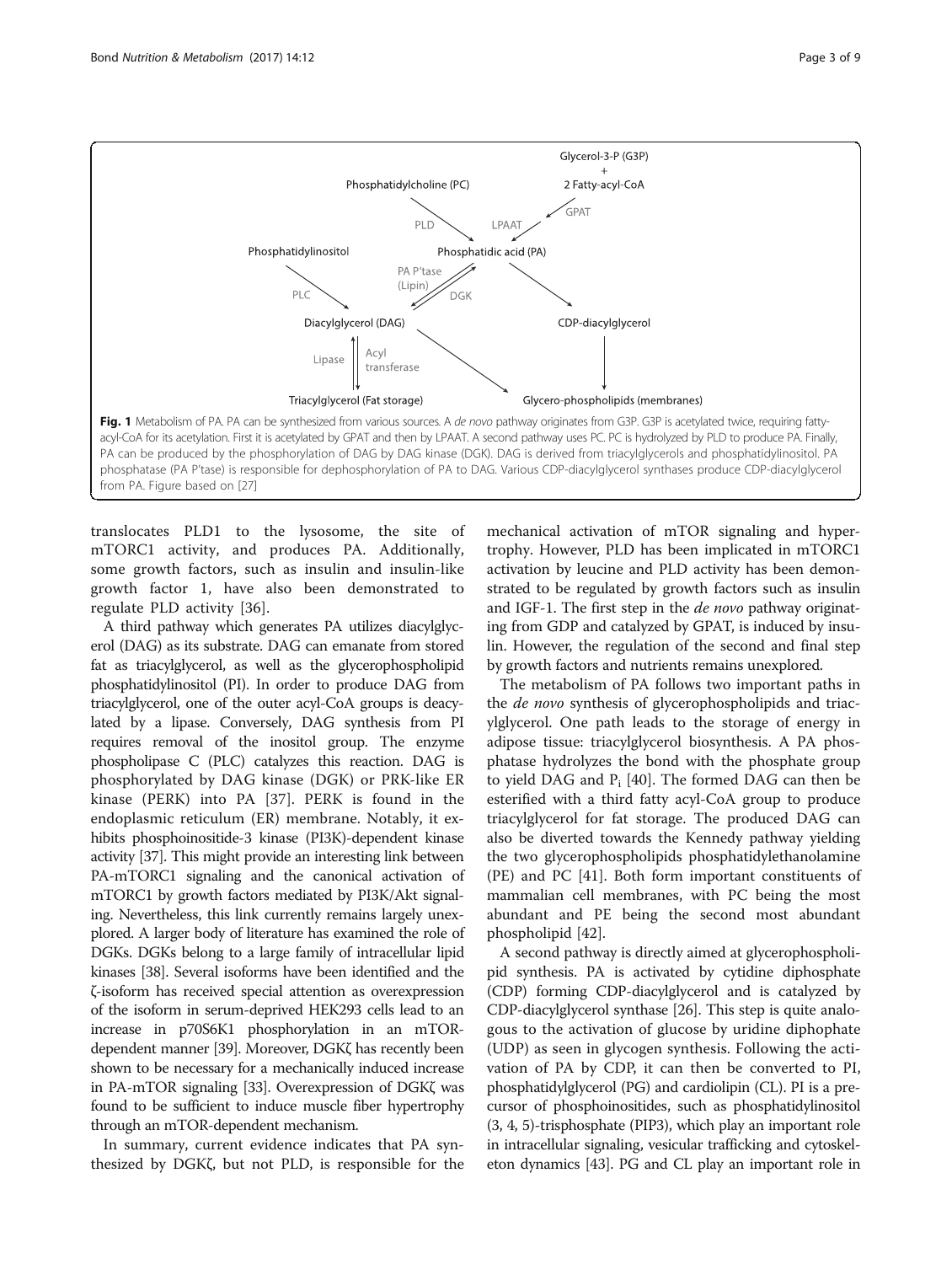proper functioning of the mitochondria [\[44\]](#page-7-0) and are also involved in molecular signaling of numerous other cellular processes [[45](#page-7-0)].

Additionally, the acyl group at position sn-2 can be hydrolyzed by phospholipase A2 (PLA<sub>2</sub>) producing LPA.

# Absorption

Several foodstuffs contain PA, albeit in extremely small quantities. Using a thin-layer-chromatography-imaging technique, Tanaka et al. quantified the PA content in 38 foodstuffs and 3 herbs [[46\]](#page-7-0). The largest amounts of PA were found in vegetables belonging to Brassicaceae, such as cabbage (Brassica oleracea) which contained 700 nmol/g (approximately 0.5 mg/g). Human trials have employed PA supplements with doses varying from 250 mg [\[24](#page-7-0)] to 750 mg [[21](#page-7-0)–[23](#page-7-0), [25\]](#page-7-0) in resistance-trained men. As such, the amount of PA found in the diet is negligible to what is employed for supplementation purposes in resistance-trained individuals.

When administered orally, PA is metabolized to lysophospholipids and glycerol-3-phosphate in the intestinal lumen by several pancreatic phospholipases [\[19\]](#page-7-0). These pancreatic phospholipases hydrolyze the ester bonds at position  $sn-1$  or  $sn-2$ . There appears to be a specificity for the bond at  $sn-2$ , in particular by  $PLA_2$  [[47](#page-7-0)]. Subsequently, these products (mainly lysophospholipids with a fatty acid at position  $sn-1$ ) are then absorbed by the intestinal mucosa. The lysophospholipids can then be re-esterified with a fatty acid in the enterocytes, thus producing PA again. Further esterification to form triacylglycerol can also take place. The formed phospholipids will be incorporated into the outer layer of chylomicrons. Following exocytosis, the chylomicrons will be transported through the lymphatic system in order to arrive in the blood circulation. Due to its transport via the lymphatic system, rather than through the liver via the portal vein, it will take longer to reach the circulation than most other sports supplements. A poster presentation reports that, after a single dose of 1.5 g soy-derived PA in one subject, peak plasma concentrations of PA are reached at 3 h after oral ingestion and were still elevated after 7 h [[48\]](#page-7-0). The peak PA concentration was 32% higher than the baseline value of 2.66 nmol/ml. The baseline plasma concentration of LPA was 0.11 nmol/ml and it showed a bimodal absorption kinetic with peaks after 1 h  $(+500%)$  and 3 h  $(+264%)$ , after almost dropping back to baseline after 2 h. Nevertheless, data in a single subject is of very limited value. Future research investigating PA pharmacokinetics in multiple subjects with varying doses is warranted.

It is currently unclear how much PA eventually reaches skeletal muscle tissue and is absorbed by the muscle cells or is incorporated in their membranes. However, when added to cell culture media, PA is rapidly incorporated into cellular membranes [[49](#page-7-0)]. Nevertheless, for its action on mTORC1 activity it might not be required for PA to reach skeletal muscle cells intact. Some evidence suggests that exogenous PA must be metabolized extracellularly to LPA in order to activate mTORC1 [\[50\]](#page-7-0).

## Mechanisms of action

In 2001, Feng et al. demonstrated a key role of PA in mTORC1 regulation [[49](#page-7-0)]. In their experiment, an extracellular concentration of 100 μM PA stimulated p70S6K1 activity and 4E-BP1 phosphorylation in HEK263 cells. Addition of the mTOR inhibitor rapamycin abolished this effect, thus indicating that the stimulation of p70S6K1 activity and 4E-BP1 phosphorylation by PA was mTOR dependent. Still it is unknown if similar extracellular PA concentrations are reached in humans after oral ingestion of PA, although the previously discussed study demonstrated a plasma concentration of only  $\sim$ 3  $\mu$ M after ingestion of 1.5 g PA. Additionally, serum-starved HEK263 cells stimulated with 10% serum showed an increase in cellular PA, p70S6K1 activity and 4E-BP1 phosphorylation. Treatment with 0.3% 1-butanol inhibited p70S6K1 activity, 4E-BP1 phosphorylation and the increase in PA. These observations lead to the hypothesis that mitogenic stimulation of mTOR is mediated by PA. Later evidence revealed that PA can modulate mTOR activity by direct binding to its FKBP12-rapamycin binding (FRB) domain [[51](#page-7-0)]. The FRB domain lends its name to the potent pharmacological mTOR inhibitor rapamycin which tightly binds the site in complex with FKBP12 and thereby inhibits mTOR catalytic activity. A later experiment by Hornberger et al. demonstrated that mechanical stimulation, which increases the cellular PA concentration, increased the half maximal inhibitory concentration  $(IC_{50})$ of rapamycin compared to control. This provided further evidence supporting the hypothesis that competition takes place between the FKBP12-rapamycin complex and PA for binding to the FRB domain [\[32\]](#page-7-0). However, since rapamycin must be administered exogenously, this does not explain an effect of PA on mTORC1 activity in the absence of rapamycin. An endogenous inhibitor, FKBP38, also binding to the FRB domain, was later identified [[52](#page-7-0)]. Importantly, Yoon et al. demonstrated that FKBP38 is displaced by PA and thereby alleviates the inhibition it imposes on mTORC1 activity [[53\]](#page-7-0). Additionally, they also determined that PA was able to allosterically activate mTORC1, since PA was still able to stimulate mTORC1 signaling after FKBP38 knock-down. Therefore the authors proposed that the action for PA activation of mTORC1 was twofold by: i) displacing the endogenous inhibitor FKBP38 from the FRB domain, and ii) allosterically stimulating catalytic activity of the complex.

In contrast, it has been suggested that exogenous PA does not activate mTORC1 through internalization and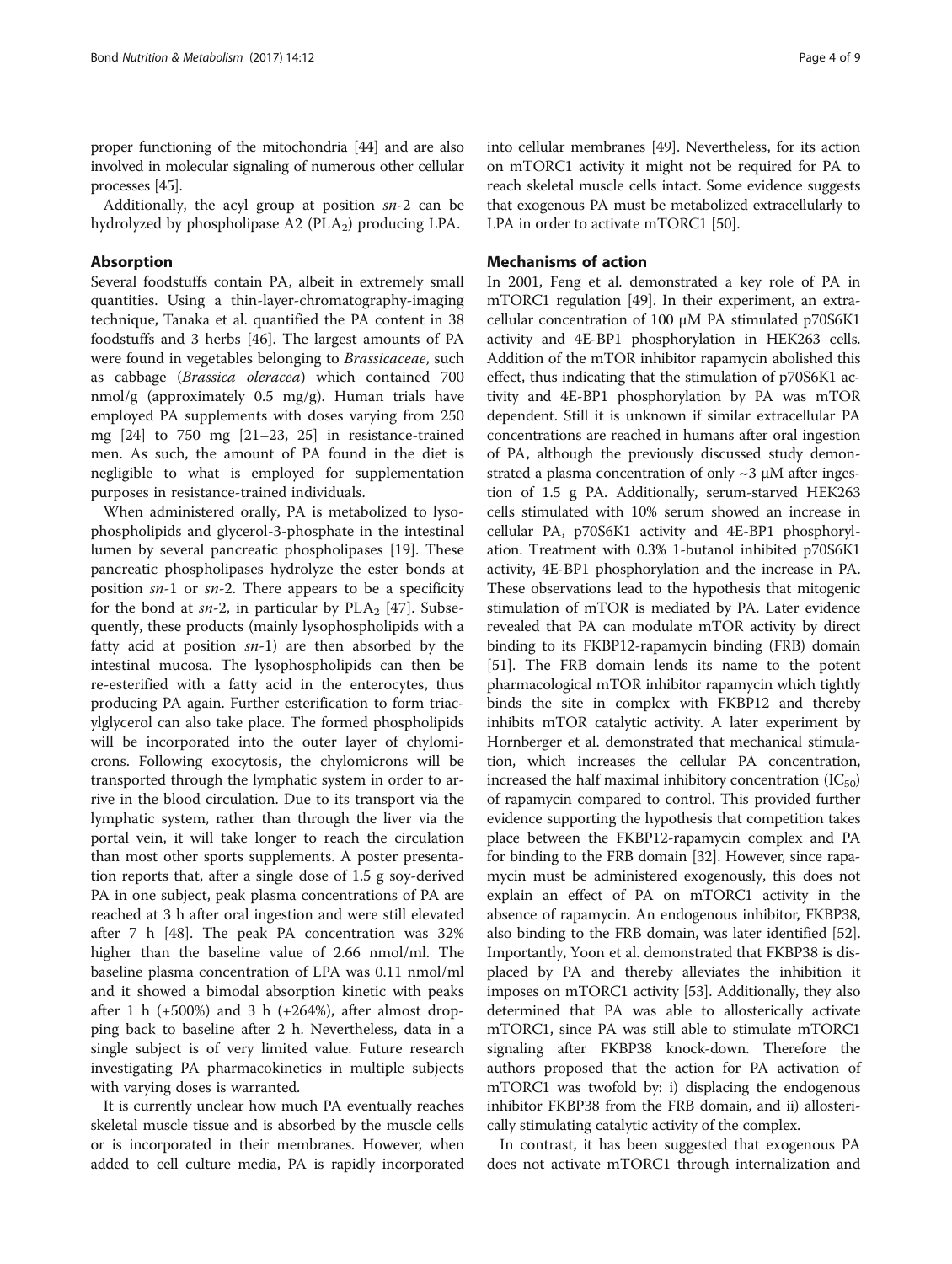subsequent direct interaction with mTOR. Instead, PA would require extracellular conversion to LPA by phospholipases which would then bind and activate endothelial differentiation gene (EDG-2) receptors on the cell surface [\[50\]](#page-7-0). Activation of this G-protein coupled receptor would then activate the MEK-ERK pathway. Activation of this pathway can then stimulate mTORC1 activation by inhibiting the tuberous sclerosis complex [[54\]](#page-8-0) and Raptor [[55\]](#page-8-0). In addition to activation of the MEK-ARK pathway, the authors also propose that activation of EDG-2 leads to a rise in intracellular PA due to an increase in PLD activity.

In order to test the hypothesis that a mechanicallyinduced increase in PA activates mTORC1, You et al. employed the MEK/ERK inhibitor U0126 in an ex-vivo model [[56](#page-8-0)]. Intermittent passive stretch was applied to mouse extensor digitorum longus (EDL) muscles for mechanical stimulation. This resulted in an increase in ERK phosphorylation (Thr202/Tyr204) which indeed was effectively blocked by addition of U0126, thus validating its usage as an inhibitor in their experimental model. However, while U0126 decreased the basal levels of p70S6K1 phosphorylation (Thr389 and Thr421/ Ser424), it did not block the mechanically-induced increase in phosphorylation of p70S6K1 on these residues. Similarly, mechanical stimulation increased 4E-BP1 phosphorylation (Ser64) both with and without U0126. These results suggest that ERK is not necessary for mechanically-induced mTOR signaling. Nevertheless, U0126 did attenuate the increase in phosphorylation of both p70S6K1 and 4E-BP1 in response to mechanical stimuli. Additionally, the authors incubated C2C12 myoblasts with exogenous PA in the presence or absence of U0126. This lead to similar results as found with the ex-vivo model. U0126 did not block the increase in phosphorylation of either 4E-BP1 and p70S6K1, but nevertheless attenuated it. Based on the assumption that PA is required for a mechanically-induced activation of mTOR, the observation that PA increased in the ex-vivo model and the similarity in results with the in vitro experiment, the authors suggest that mechanical stimulation induces mTOR signaling via an ERKindependent mechanism that potentially involves PA.

In addition, PA might promote an increase in muscle mass by affecting the expression of various factors involved in the ubiquitin-proteasome pathway. The FoxO family of transcription factors play an important role in muscle protein breakdown by modulating the activity of the ubiquitin-proteasome and autophagy-lysosomal proteolytic pathways [[57\]](#page-8-0). Among the factors regulated by FoxO are the two E3 ligases muscle atrophy F-box (MAFbx, also known as atrogin-1) and muscle ring finger 1 (MuRF1). Both of which are considered important regulators of muscle atrophy [[58, 59\]](#page-8-0). Overexpressing

the PA-generating enzyme PLD1 in fully differentiated L6 myotubes decreased FoxO3, MAFbx and MuRF1 mRNA expression [[60](#page-8-0)]. Additionally, incubation of the myotubes with 100 μM PA also inhibited the dexamethasoneinduced increase in mRNA expression of these factors. Importantly, addition of exogenous PA was able to attenuate both dexamethasone and tumor necrosis factor alpha (TNFα)-induced atrophy of the myotubes. A possible mechanism for this action of PA might be via mTORC2. mTORC2 differs structurally from mTORC1 in that it not contains Raptor but Rictor [[61](#page-8-0)]. Its role in muscle hypertrophy appears less prominent than that of mTORC1. However, mTORC2 phosphorylates, and thereby activates, Akt on a serine residue. Full Akt kinase activity is achieved when both its threonine (phosphorylated by 3 phosphoinositide dependent protein kinase [PDK1]) and serine residue are phosphorylated [[62, 63](#page-8-0)]. Activated Akt in turn phosphorylates various substrates, among which are FoxO proteins [[64\]](#page-8-0). Consequently, FoxO regulates expression of MAFbx and MuRF1.

# Effect on strength and body composition in resistance-trained individuals

Several trials have recently evaluated the ergogenic effects of PA in resistance-trained men. In 2012, Hoffman et al. ran a pilot study with sixteen resistancetrained men [\[22\]](#page-7-0). The men were randomly assigned to either ingest 750 mg PA daily or a placebo for 8 weeks. During these 8 weeks the men were instructed to follow a 4-day per week split-routine unsupervised resistance training program. Body composition (body weight, lean body mass [LBM] and body fat), strength (1-RM bench press and 1-RM squat) and ultrasonography measurements (vastus lateralis thickness and pennation angle) were made before and after the supplementation period. No significant interaction between the groups was found, although a trend ( $p = 0.065$ ) towards a significant interaction was found for LBM change. The authors continued to statistically evaluate the results with magnitude-based inference (MBI). This indicated a likely benefit from PA for increasing 1-RM squat and a very likely benefit for increasing LBM. However, MBI results should be viewed with caution and usage of the statistical method is discouraged by some authors [[65](#page-8-0)]. It should also be noted that there was essentially no change in LBM (+0.1 kg) in the placebo group, which might imply that the training stimulus was inadequate for muscle hypertrophy. Due to the small sample size, the study might have suffered from a type II error.

Following this pilot study, Joy et al. employed a similar research design in resistance-trained men  $(n = 28)$ [[21\]](#page-7-0). The PA dosage was equal to that used by Hoffman et al. and participants followed a 3-day per week undulating resistance training program during an 8-week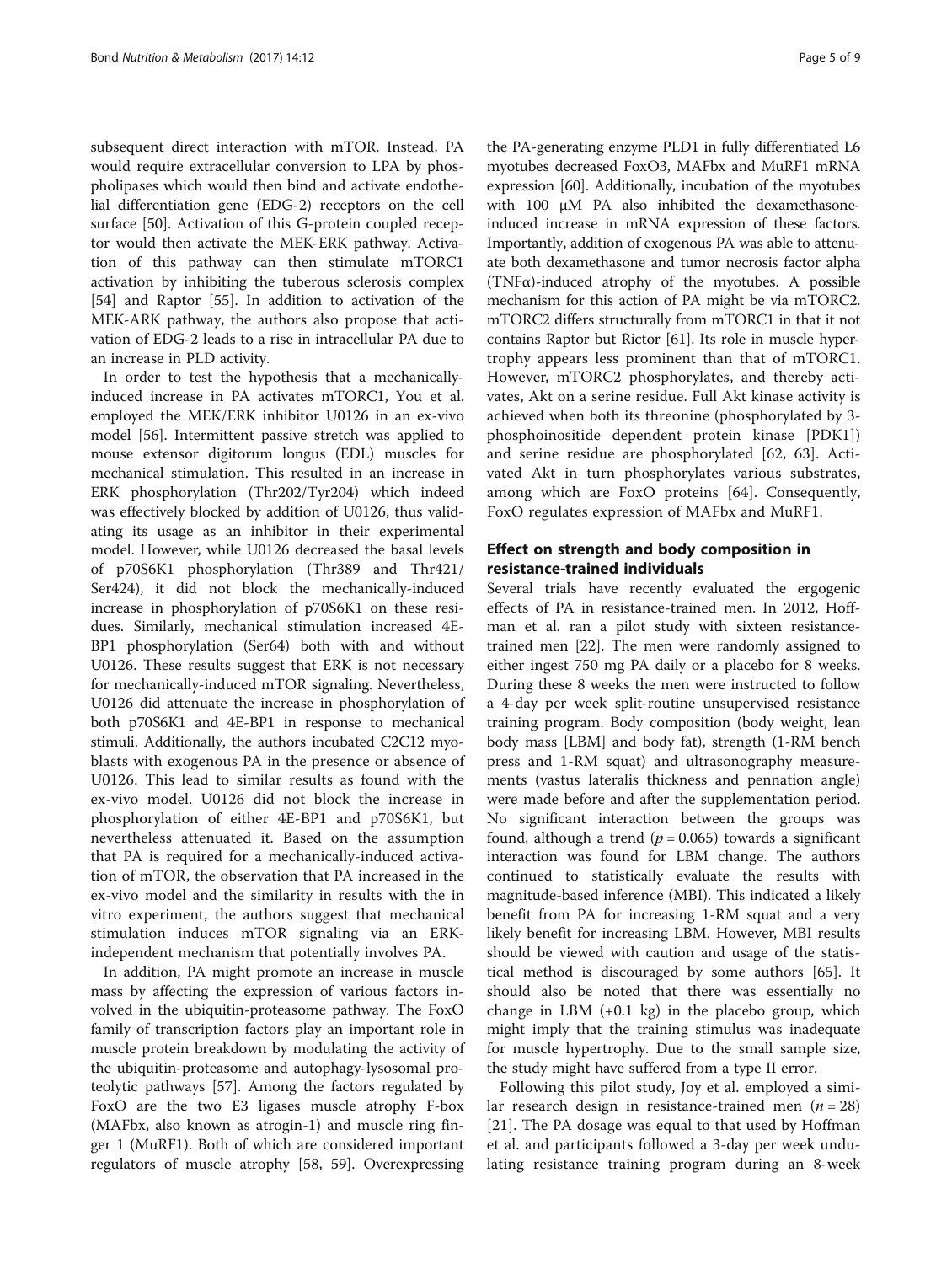supplementation period. In addition, the time of PAintake was controlled for in this study. PA was taken 30 min pre-workout (450 mg) and immediately postworkout (300 mg) on training days. On rest days, PA was taken with breakfast (450 mg) and dinner (300 mg). The PA group gained a significantly greater amount of LBM (+2.4 kg) over the 8-week period compared to the placebo group  $(+1.2 \text{ kg})$ . No significant differences were observed between groups for 1-RM leg press, 1-RM bench press and fat mass change, although the latter showed a trend towards significance  $(p =$ 0.068). Additionally, ultrasonography revealed a significant CSA increase of the rectus femoris in the PA group compared to the placebo group.

Escalante et al. randomly assigned eighteen healthy strength-trained males to either a group consuming a PA-containing multi-ingredient supplement or a placebo for 8 weeks in conjunction with a 3-day per week undulating resistance training program [\[23\]](#page-7-0). The multiingredient supplement also contains other ingredients which can affect results, including leucine, β-hydroxy βmethylbutyrate (HMB) and vitamin D3. It is therefore completely uncertain to what extent, if any, PA affected the results of this study. However, in line with the results of Hoffman et al. and Joy et al., a significant increase in LBM change (as assessed by dual-energy X-ray absorptiometry [DXA]) was measured in the PA group compared to the placebo group. Additionally, men in the PA group significantly increased their 1-RM bench press and 1-RM leg press compared to the placebo group. Although the PA group tended to lose more fat mass than the placebo group, the result was not significant. Thigh muscle mass (as also assessed by DXA), vertical jump, push-ups to failure, pro-agility shuttle time and peak power output were also measured but did not show any significant differences between groups.

Recently, a study by Andre et al. also investigated the efficacy of lower dosages of PA (250 mg and 375 mg daily) combined with resistance training [[24\]](#page-7-0). A total of 28 men was randomized to a PA group consuming 250 mg daily (PA250,  $n = 9$ ), 375 mg daily (PA375,  $n = 9$ ) or a placebo (PLC,  $n = 10$ ). Similar to previous research, participants were resistance-trained and body composition, muscle size and lower-body muscle strength were determined before and after the supplementation period. However, no test for upper-body muscle strength was performed. Slightly deviating from previous research was timing of supplement intake. Whereas Joy et al. and Hoffman et al. provided PA 30 m before and directly after training, participants in this study took the supplement 60 min before training. ANOVA revealed no significant group  $\times$  time interactions. Like Hoffman et al., the authors continued statistical analysis with MBI. Application of MBI showed a likely positive effect of PA on LBM and CSA of the rectus femoris compared to placebo, and a very likely positive effect on the 1-RM leg press in PA250 compared to PLC. PA375 also showed a likely positive effect on CSA of the rectus femoris, 1-RM leg press and a possible positive effect on LBM compared to PLC. However, some of the data reported in the study appear internally inconsistent, since the mean LBM change in both PA250  $(+0.5 \text{ kg})$  and PA375  $(+1.3 \text{ m})$ kg) was smaller than in PLC  $(+1.6 \text{ kg})$ . This appears in conflict with the reported MBI results. Nevertheless, the lack of any significant effect as indicated by ANOVA compared to previous research might be explained by subtle differences between studies. One pronounced difference is the used dosage. Whereas the previous studies provided 750 mg PA daily to the participants, the research by Andre et al. only provided half (PA375) or one third of this (PA250).

Given the equivocal results in literature, Gonzalez et al. examined the efficacy of 750 mg of PA on muscle thickness and strength gains in resistance-trained men using a study design very similar to previous research [[25\]](#page-7-0). Unfortunately, total body composition was not assessed by the authors. A total of fifteen resistancetrained men participated in the study and were instructed to follow an 8-week supervised resistancetraining program with training sessions 3 days per week. Half the PA dose was taken 30 min prior to and the other half was taken directly after resistance exercise. On rest days, half the PA dose was taken with breakfast and the other half was taken with dinner. Muscle thickness of the rectus femoris, vastus lateralis, biceps brachii and triceps brachii muscles were measured via ultrasonography and 1-RM of squat, deadlift and bench press were performed as strength measures. Although all participants made improvements in each measure of muscle thickness and strength, no significant differences between the PA and placebo group were found.

Excluding the study by Escalante et al. because of supplementing PA in conjunction with other active ingredients, only the study by Joy et al. demonstrated significant improvements in lower body strength and LBM compared to placebo. Andre et al. and Hoffman et al. only found likely improvements when applying magnitude-based inference. Finally, the recent trial by Gonzalez et al. found no improvement at all in muscle thickness or in strength. It is uncertain what resulted in these differing results as there do not appear to be clear differences between studies, with the exception of the lower dosage used by Andre et al. (250 mg and 375 mg daily) in comparison to all other trials (750 mg daily). Nevertheless, small differences exist and Gonzalez et al. enumerated the following potential discrepancies: exercise supervision, resistance-training program design, dietary adherence, exercise selection for assessing maximal strength, timing of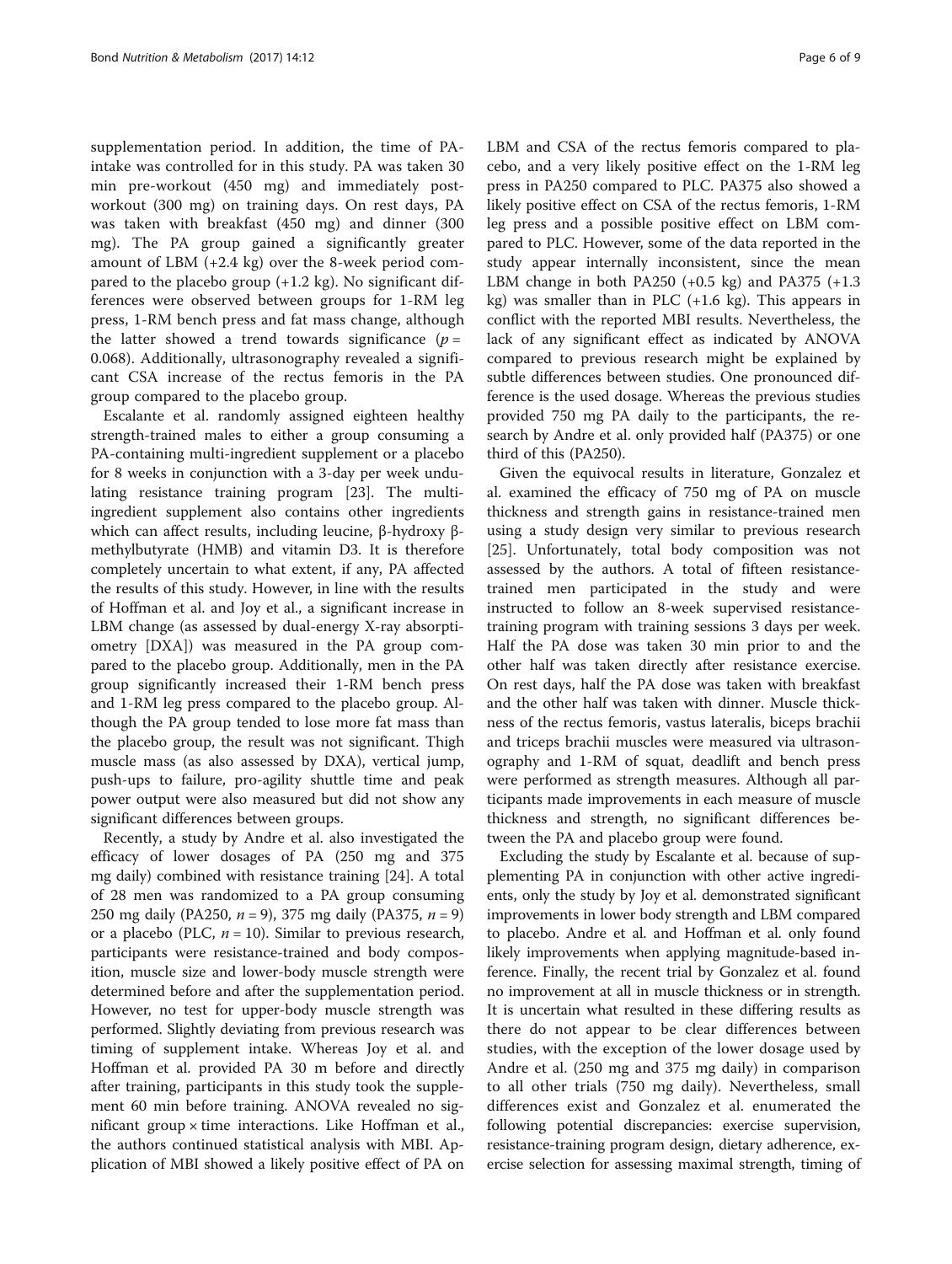<span id="page-6-0"></span>supplement ingestion, methods of assessing changes in muscle architecture and body composition and training status of study participants. It should also be noted that due to the small sample sizes used in these trials, a small effect might be easily missed.

# Conclusions

A considerable amount of research at the molecular level implicates that PA is closely involved in regulation of the mTORC1 pathway. The mTORC1 pathway is intimately involved in regulation of skeletal muscle size through regulation of muscle protein synthesis. Additionally, PA might affect muscle protein breakdown as well through regulation of FoxO, MuRF1 and MAFbx. This effect might be mediated by influencing mTORC2 activity. It would therefore be interesting to see the effect of PA supplementation on muscle mass in catabolic conditions such as cachexia or sarcopenia. However, research into the effects of PA on muscle protein breakdown is currently very limited and its practical relevance remains unknown.

A small number of studies carried out with resistancetrained men suggest that PA supplementation might be a useful dietary strategy to increase muscle mass and possibly strength in this population, although only one study has found a statistical significant effect on these parameters. This might be due to differences between studies or because of a small effect which would require larger sample sizes to consistently reach statistical significant results.

Although PA is a phospholipid present in the membranes of cells, its presence in the diet is negligible and supplementation would be required for any potential ergogenic benefits. An appropriate dosage based on the current state of research would be 750 mg supplemented daily. A lower dosage appears to be ineffective at increasing LBM or strength. An optimal time of ingestion has not yet been established. It therefore seems appropriate to recommend ingestion times in line with studies which have demonstrated benefits of the compound in athletes. Joy et al. [[21\]](#page-7-0) and Escalante et al. [\[23\]](#page-7-0) showed positive effects when 450 mg PA was taken 30 m before training and 300 mg directly after. On rest days, 450 mg PA was taken with breakfast and 300 mg with dinner. Given that PA is hydrolyzed before absorption by the intestinal mucosa, after which it is re-esterified with fatty acids in the enterocytes, the fatty acid composition of the meal with which PA is taken might influence its efficacy. However, no research has evaluated this to date and it would be interesting to see if and to what extent the fatty acid composition of simultaneous meal ingestion would influence the fatty acid composition of PA reaching the bloodstream and its pharmacokinetics. Given that some research suggests that PA species containing one or two unsaturated fatty acid chains are

more effective than saturated PA species in activating mTORC1, this would be of high interest. Finally, it should be noted that research investigating the safety of PA supplementation is severely lacking. Although no subjects in the discussed human trials reported sideeffects, long-term data is lacking as well as more detailed safety data. Future studies aimed at collecting safety data should be conducted to fill this gap in the literature.

## **Abbreviations**

1-RM: 1 repetition maximum; 4E-BP1: 4E binding protein 1; CDP: Cytidine diphosphate; CL: Cardiolipin; DAG: Diacylglycerol; DGK: Diacylglycerol kinase; DHAP: Dihydroxyacetone phosphate ; DXA: Dual-energy X-ray absorptiometry; EDG: Endothelial differentiation gene; ER: Endoplasmic reticulum; FRB: FKBP12-rapamycin binding; G3P: Glycerol-3-phosphate; GDPH: Glycerol-3-phosphate dehydrogenase; GPAT: Glycerol-3-phosphate acyltransferase; HEK: Human embryonic kidney; HMB: β-Hydroxy β-methylbutyrate; IGF-I: Insulin-like growth factor 1; LBM: Lean body mass; LPA: Lysophosphatidic acid; LPAAT: Lysophosphatidic acid acyltransferase; MAFbx: Muscle atrophy F-box; MBI: Magnitude-based inference; mTORC1: Mechanistic target of rapamycin complex 1; MuRF1: Muscle ring finger 1; p70S6K1: P70 ribosomal protein S6 kinase 1; PA P'tase: Phosphatidic acid phosphatase; PA: Phosphatidic acid; PC: Phosphatidylcholine; PDK1: 3-phosphoinositide dependent protein kinase 1; PE: Phosphatidylethanolamine; PERK: PRK-like ER kinase; PG: Phosphatidylglycerol; PI (3) P: Phosphatidylinositol-3-phosphate; PI: Phosphatidylinositol; PI3K: Phosphoinositide-3 kinase; PIKK: PI3K-related kinase; PLA<sub>2</sub>: Phospholipase A2; PLC: Phospholipase C; PLD: Phospholipase D; TNFα: Tumor necrosis factor alpha

## Acknowledgements

Not applicable.

## Funding

The author has received no funding for the writing of this manuscript.

### Availability of data and materials

Please contact author for data requests.

#### Author's contribution

PB conceived of, wrote, edited, and bears responsibility for final content of the manuscript.

### Competing interests

The author declares that he has no competing interests.

#### Consent for publication

Not applicable.

## Ethics approval and consent to participate

As a review paper, no ethical approval was sought nor required.

## Received: 14 November 2016 Accepted: 3 February 2017 Published online: 06 February 2017

#### References

- Karagounis LG, Hawley JA. Skeletal muscle: increasing the size of the locomotor cell. Int J Biochem Cell Biol. 2010;42(9):1376–9.
- 2. Tesch P. Skeletal muscle adaptations consequent to long-term heavy resistance exercise. Med Sci Sports Exerc. 1988;20(5 Suppl):132–4.
- 3. Churchward-Venne TA, Burd NA, Phillips SM. Nutritional regulation of muscle protein synthesis with resistance exercise: strategies to enhance anabolism. Nutr Metab. 2012;9(1):1.
- 4. Buford TW, Kreider RB, Stout JR, Greenwood M, Campbell B, Spano M, Ziegenfuss T, Lopez H, Landis J, Antonio J. International society of sports nutrition position stand: creatine supplementation and exercise. J Int Soc Sports Nutr. 2007;4(1):1.
- 5. Bond P. Regulation of mtorc1 by growth factors, energy status, amino acids and mechanical stimuli at a glance. J Int Soc Sports Nutr. 2016;13(1):1.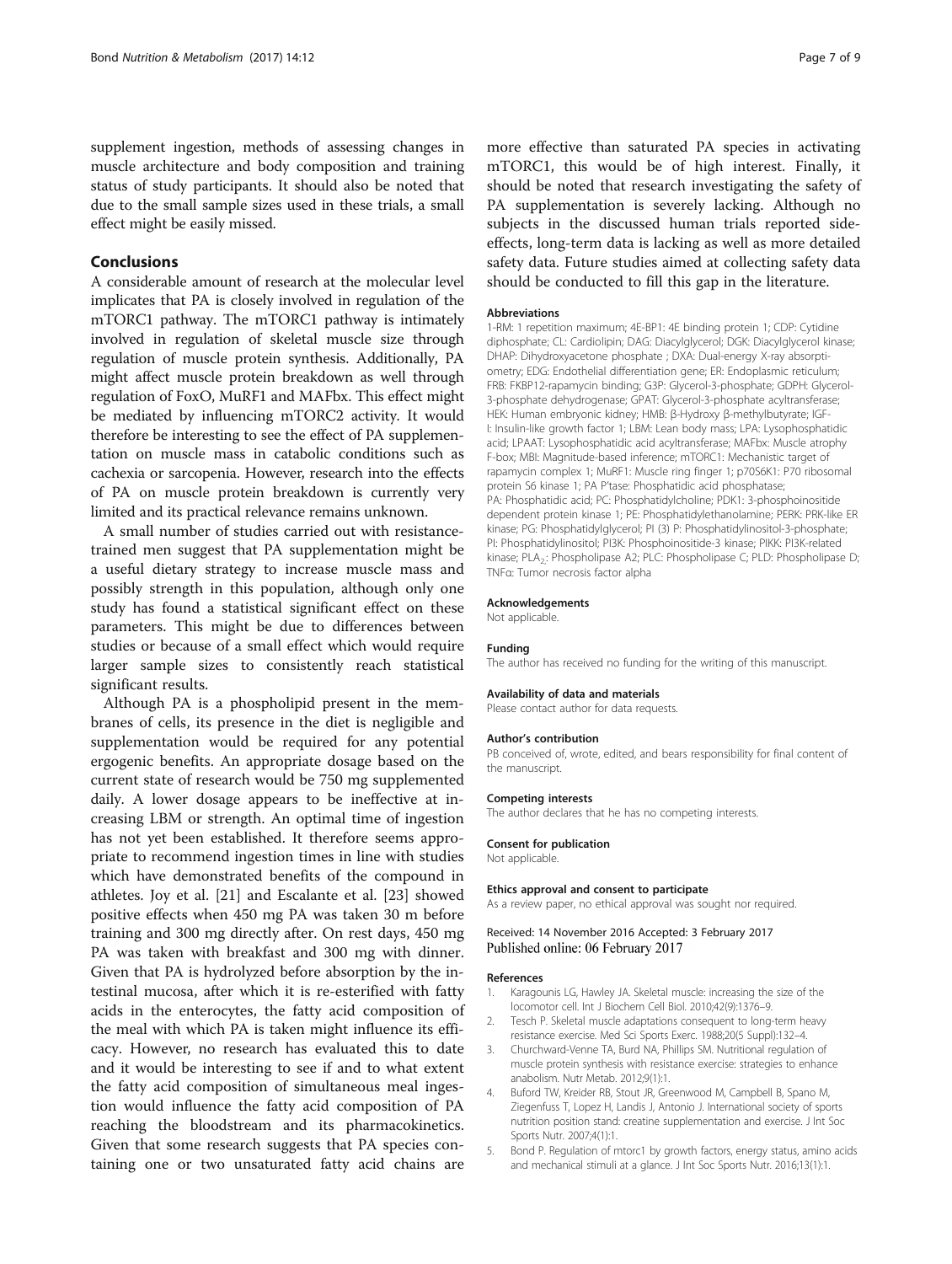- <span id="page-7-0"></span>6. Dibble CC, Manning BD. Signal integration by mtorc1 coordinates nutrient input with biosynthetic output. Nat Cell Biol. 2013;15(6):555–64.
- 7. Huang K, Fingar DC. Growing knowledge of the mtor signaling network. Semin Cell Dev Biol. 2014;36:79–90.
- 8. Foster KG, Fingar DC. Mammalian target of rapamycin (mtor): conducting the cellular signaling symphony. J Biol Chem. 2010;285(19):14071–7.
- 9. Ma XM, Blenis J. Molecular mechanisms of mtor-mediated translational control. Nat Rev Mol Cell Biol. 2009;10(5):307–18.
- 10. Magnuson B, Ekim B, Fingar DC. Regulation and function of ribosomal protein s6 kinase (s6k) within mtor signalling networks. Biochem J. 2012;441(1):1–21.
- 11. Sonenberg N, Hinnebusch AG. Regulation of translation initiation in eukaryotes: mechanisms and biological targets. Cell. 2009;136(4):731–45.
- 12. Sancak Y, Thoreen CC, Peterson TR, Lindquist RA, Kang SA, Spooner E, Carr SA, Sabatini DM. Pras40 is an insulin-regulated inhibitor of the mtorc1 protein kinase. Mol Cell. 2007;25(6):903–15.
- 13. Latres E, Amini AR, Amini AA, Griffiths J, Martin FJ, Wei Y, Lin HC, Yancopoulos GD, Glass DJ. Insulin-like growth factor-1 (igf-1) inversely regulates atrophyinduced genes via the phosphatidylinositol 3-kinase/akt/mammalian target of rapamycin (pi3k/akt/mtor) pathway. J Biol Chem. 2005;280(4):2737–44.
- 14. Nobukuni T, Joaquin M, Roccio M, Dann SG, Kim SY, Gulati P, Byfield MP, Backer JM, Natt F, Bos JL, et al. Amino acids mediate mtor/raptor signaling through activation of class 3 phosphatidylinositol 3oh-kinase. Proc Natl Acad Sci U S A. 2005;102(40):14238–43.
- 15. Hornberger TA, Stuppard R, Conley KE, Fedele MJ, Fiorotto ML, ESSER KA, et al. Mechanical stimuli regulate rapamycin-sensitive signalling by a phosphoinositide 3-kinase-, protein kinase b-and growth factorindependent mechanism. Biochem J. 2004;380(3):795–804.
- 16. Inoki K, Zhu T, Guan K-L. Tsc2 mediates cellular energy response to control cell growth and survival. Cell. 2003;115(5):577–90.
- 17. O'Neil TK, Duffy L, Frey J, Hornberger T. The role of phosphoinositide 3-kinase and phosphatidic acid in the regulation of mammalian target of rapamycin following eccentric contractions. J Physiol. 2009;587(14):3691–701.
- 18. Yoon M-S, Son K, Arauz E, Han JM, Kim S, Chen J. Leucyl-trna synthetase activates vps34 in amino acid-sensing mtorc1 signaling. Cell Rep. 2016;16(6): 1510–7.
- 19. Castro-Gomez P, Garcia-Serrano A, Visioli F, Fontecha J. Relevance of dietary glycerophospholipids and sphingolipids to human health. Prostaglandins, Leukotrienes and Essential Fatty Acids (PLEFA). 2015;101:41–51.
- 20. Yoon M-S, Rosenberger CL, Wu C, Truong N, Sweedler JV, Chen J. Rapid mitogenic regulation of the mtorc1 inhibitor, deptor, by phosphatidic acid. Mol Cell. 2015;58(3):549–56.
- 21. Joy JM, Gundermann DM, Lowery RP, J¨ager R, McCleary SA, Purpura M, Roberts MD, Wilson SM, Hornberger TA, Wilson JM. Phosphatidic acid enhances mtor signaling and resistance exercise induced hypertrophy. Nutr Metab. 2014;11:1.
- 22. Hoffman JR, Stout JR, Williams DR, Wells AJ, Fragala MS, Mangine GT, Gonzalez AM, Emerson NS, McCormack WP, Scanlon TC, et al. Efficacy of phosphatidic acid ingestion on lean body mass, muscle thickness and strength gains in resistance-trained men. J Int Soc Sports Nutr. 2012;9(1):1.
- 23. Escalante G, Alencar M, Haddock B, Harvey P. The effects of phosphatidic acid supplementation on strength, body composition, muscular endurance, power, agility, and vertical jump in resistance trained men. J Int Soc Sports Nutr. 2016;13(1):1.
- 24. Andre TL, Gann JJ, McKinley-Barnard SK, Song JJ, Willoughby DS. Eight weeks of phosphatidic acid supplementation in conjunction with resistance training does not differentially affect body composition and muscle strength in resistance-trained men. J Sports Sci Med. 2016;15:532–9.
- 25. Gonzalez AM, Sell KM, Ghigiarelli JJ, Kelly CF, Shone EW, Accetta MR, Baum JB, Mangine GT. Effects of phosphatidic acid supplementation on muscle thickness and strength in resistance-trained men. Applied Physiology, Nutrition, and Metabolism (ja). 2017. doi[:10.1139/apnm-2016-0564.](http://dx.doi.org/10.1139/apnm-2016-0564)
- 26. Athenstaedt K, Daum G. Phosphatidic acid, a key intermediate in lipid metabolism. Eur J Biochem. 1999;266(1):1–16.
- 27. Foster DA. Phosphatidic acid and lipid-sensing by mtor. Trends Endocrinol Metab. 2013;24(6):272–8.
- 28. Lagace TA, Ridgway ND. The role of phospholipids in the biological activity and structure of the endoplasmic reticulum. Biochimica et Biophysica Acta (BBA)-Molecular Cell Research. 2013;1833(11):2499–510.
- 29. Tang W, Yuan J, Chen X, Gu X, Luo K, Li J, Wan B, Wang Y, Yu L. Identification of a novel human lysophosphatidic acid acyltransferase, lpaattheta, which activates mtor pathway. BMB Rep. 2006;39(5):626–35.
- 30. Biao L, Jiang YJ, Yaling Z, HATCH GM, et al. Cloning and characterization of murine 1-acyl-sn-glycerol 3-phosphate acyltransferases and their regulation by pparα in murine heart. Biochem J. 2005;385(2):469–77.
- 31. Zhang C, Wendel AA, Keogh MR, Harris TE, Chen J, Coleman RA. Glycerolipid signals alter mtor complex 2 (mtorc2) to diminish insulin signaling. Proc Natl Acad Sci. 2012;109(5):1667–72.
- 32. Hornberger T, Chu W, Mak Y, Hsiung J, Huang S, Chien S. The role of phospholipase d and phosphatidic acid in the mechanical activation of mtor signaling in skeletal muscle. Proc Natl Acad Sci U S A. 2006;103(12):4741–6.
- 33. You J-S, Lincoln HC, Kim C-R, Frey JW, Goodman CA, Zhong X-P, Hornberger TA. The role of diacylglycerol kinase ζ and phosphatidic acid in the mechanical activation of mammalian target of rapamycin (mtor) signaling and skeletal muscle hypertrophy. J Biol Chem. 2014;289(3):1551–63.
- 34. Su W, Yeku O, Olepu S, Genna A, Park J-S, Ren H, Du G, Gelb MH, Morris AJ, Frohman MA. 5-fluoro-2-indolyl des-chlorohalopemide (fipi), a phospholipase d pharmacological inhibitor that alters cell spreading and inhibits chemotaxis. Mol Pharmacol. 2009;75(3):437–46.
- 35. Stipanuk MH. Leucine and protein synthesis: mtor and beyond. Nutr Rev. 2007;65(3):122–9.
- 36. Foster DA, Salloum D, Menon D, Frias MA. Phospholipase d and the maintenance of phosphatidic acid levels for regulation of mammalian target of rapamycin (mtor). J Biol Chem. 2014;289(33):22583–8.
- 37. Bobrovnikova-Marjon E, Pytel D, Riese MJ, Vaites LP, Singh N, Koretzky GA, Witze EE, Diehl JA. Perk utilizes intrinsic lipid kinase activity to generate phosphatidic acid, mediate akt activation and promote adipocyte differentiation. Mol Cell Biol. 2012;32:2268–78. doi[:10.1128/MCB.00063-12.](http://dx.doi.org/10.1128/MCB.00063-12)
- 38. M'erida I, Avila-Flores A, Merino E. Diacylglycerol kinases: at the hub of cell signalling. Biochem J. 2008;409:1–18.
- 39. Avila-Flores A, Santos T, Rinc'on E, M'erida I. Modulation of the mammalian target of rapamycin pathway by diacylglycerol kinase-produced phosphatidic acid. J Biol Chem. 2005;280(11):10091–9.
- Carman GM, Han G-S. Phosphatidic acid phosphatase, a key enzyme in the regulation of lipid synthesis. J Biol Chem. 2009;284(5):2593–7.
- 41. Gibellini F, Smith TK. The kennedy pathway—de novo synthesis of phosphatidylethanolamine and phosphatidylcholine. IUBMB life. 2010; 62(6):414–28.
- 42. Vance JE, Tasseva G. Formation and function of phosphatidylserine and phosphatidylethanolamine in mammalian cells. Biochimica et Biophysica Acta (BBA)-Molecular and Cell Biology of Lipids. 2013;1831(3):543–54.
- 43. Viaud J, Mansour R, Antkowiak A, Mujalli A, Valet C, Chicanne G, Xuereb J-M, Terrisse A-D, S'everin S, Gratacap M-P, et al. Phosphoinositides: important lipids in the coordination of cell dynamics. Biochimie. 2016;125:250–8.
- 44. Horvath SE, Daum G. Lipids of mitochondria. Prog Lipid Res. 2013;52(4):590–614.
- 45. Morita S-Y, Terada T. Enzymatic measurement of phosphatidylglycerol and cardiolipin in cultured cells and mitochondria. Sc Rep. 2015;5:11737.
- 46. Tanaka T, Kassai A, Ohmoto M, Morito K, Kashiwada Y, Takaishi Y, Urikura M, Morishige J-I, Satouchi K, Tokumura A. Quantification of phosphatidic acid in foodstuffs using a thin-layer-chromatography-imaging technique. J Agric Food Chem. 2012;60(16):4156–61.
- 47. Van den Bosch H, Postema N, De Haas G, Van Deenen L. On the positional specificity of phospholipase a from pancreas. Biochimica et Biophysica Acta (BBA)-Lipids and Lipid. Metabolism. 1965;98(3):657–9.
- 48. Purpura M, J¨ager R, Joy JM, Lowery RP, Moore JD, Wilson JM. Effect of oral administration of soy-derived phosphatidic acid on concentrations of phosphatidic acid and lyso-phosphatidic acid molecular species in human plasma. J Int Soc Sports Nutr. 2012;10(1):22.
- 49. Fang Y, Vilella-Bach M, Bachmann R, Flanigan A, Chen J. Phosphatidic acidmediated mitogenic activation of mtor signaling. Science. 2001;294(5548):1942–5.
- 50. Winter JN, Fox TE, Kester M, Jefferson LS, Kimball SR. Phosphatidic acid mediates activation of mtorc1 through the erk signaling pathway. Am J Phys Cell Phys. 2010;299(2):335–44.
- 51. Veverka V, Crabbe T, Bird I, Lennie G, Muskett F, Taylor R, Carr M. Structural characterization of the interaction of mtor with phosphatidic acid and a novel class of inhibitor: compelling evidence for a central role of the frb domain in small molecule-mediated regulation of mtor. Oncogene. 2008;27(5):585–95.
- 52. Bai X, Ma D, Liu A, Shen X, Wang QJ, Liu Y, Jiang Y. Rheb activates mtor by antagonizing its endogenous inhibitor, fkbp38. Science. 2007;318(5852):977–80.
- 53. Yoon M-S, Sun Y, Arauz E, Jiang Y, Chen J. Phosphatidic acid activates mammalian target of rapamycin complex 1 (mtorc1) kinase by displacing fk506 binding protein 38 (fkbp38) and exerting an allosteric effect. J Biol Chem. 2011;286(34):29568–74.